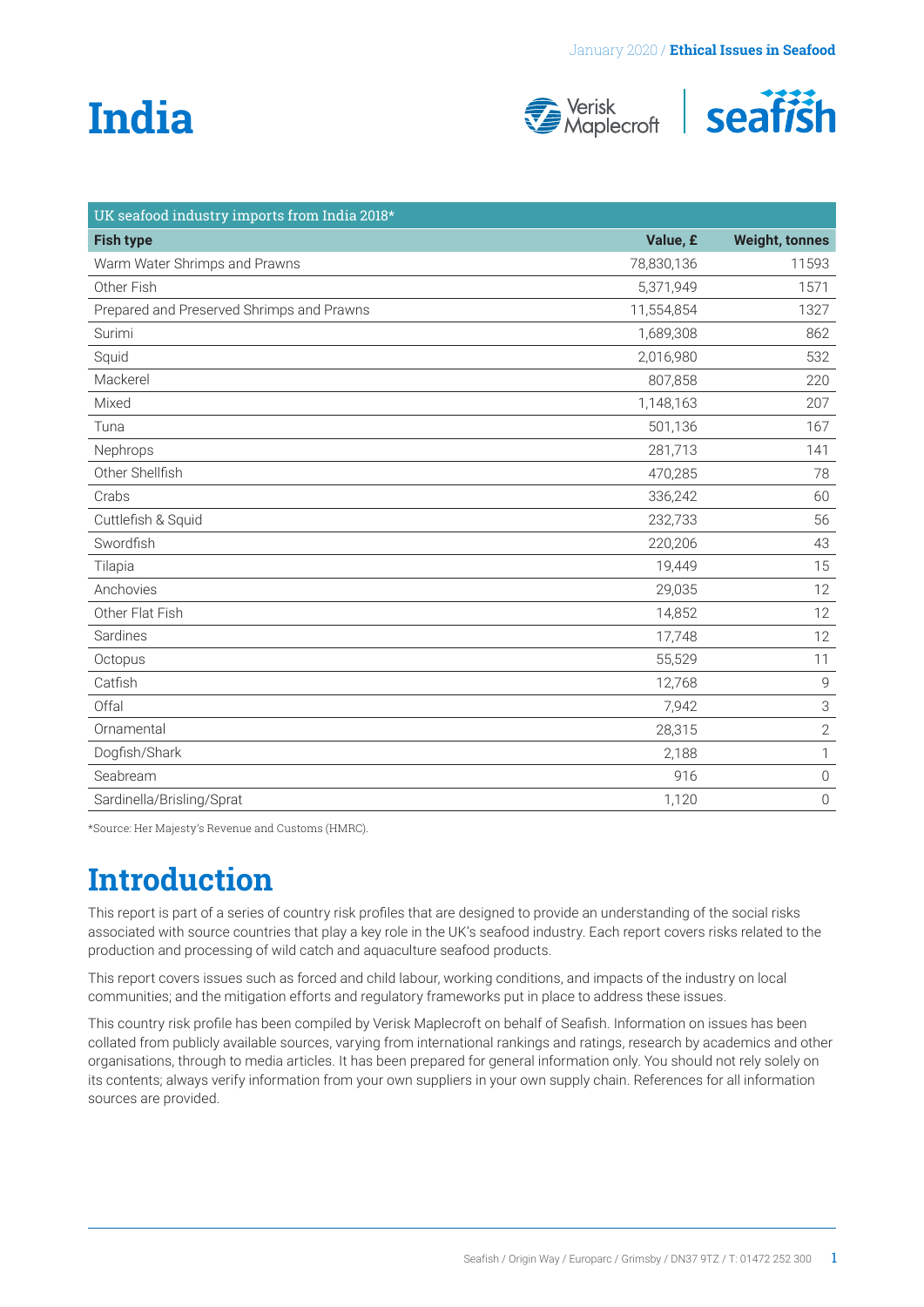### <span id="page-1-0"></span>**Overview**

India's 8,000-kilometre-long coastline gives it a natural advantage in terms of aquaculture production. The Indian seafood industry makes up 6.3% of the total global fish production and it is a profession for over 14.5 million people in the country.[1](#page-4-0) In 2018, India's seafood exports reached \$7 billion and The Marine Products Exports Development Authority (MPEDA) estimates this will reach \$10 billion in [2](#page-4-0)022<sup>2</sup> with frozen shrimp being its flagship export to the US and EU. Major seafood exports from India to the UK include shrimp, other marine fish, squid, other cephalopods and surimi.

### **Social Risks**

Within the commercial fishing and fish processing industries, women are highly exposed to labour violations.

Although labour violations are present throughout India's seafood industry, the greatest risk is within the processing sector where women account for approximately 70% of the workforce across processing operations. In fact, they account for 90% of the workforce engaged in shrimp peeling. A high figure given shrimp production accounts for 80% of India's seafood export earnings.<sup>[3](#page-4-0)</sup>

The already weak enforcement of women's rights throughout India translates into a greater likelihood of wage and working hours exploitation within the fish processing industry.[4](#page-4-0) Credible NGO reports have found that women in seafood processing face low daily wages without access to insurance programs, with only 15.7% covered under the Employee Provident Fund. Additionally, the development of technology could automate much of the human work at the processing level which would disproportionately affect the country's already small, female workforce - the female participation rate is only at 27%.<sup>[5](#page-4-0)</sup>

Labour violation risks are also present for informal, migrant labourers in the fishing sector albeit to a lesser degree than in the processing industry. Other vulnerable groups participating across India's seafood industry include internal migrant workers from northern India, who are largely employed on fishing boats for extended periods of time.<sup>[6](#page-4-0)</sup> Migrant workers can be exposed to labour violations as they are likely to face isolated working conditions on fishing vessels and would be employed as contract labour. Contract labour in the seafood industry in India tends to be exploitative in nature, including long working hours without formal contracts; severely unhygienic conditions; frequent injuries and illnesses; and limited medical care or safety equipment.[7](#page-4-0)

Child labour risks present in aquaculture where smallholder farms account for a large portion of the sector. Aquaculture, which accounts for 65% of India's seafood output,<sup>[8](#page-4-0)</sup> is largely conducted by smallholder farms, including family-run farms. Family-run farms, particularly in rural regions where workforce is limited, often rely on child labour to help generate income. According to a Global March report, young persons are employed across multiple activities, both at-sea and onshore, within a few districts. Of note, girls above the age of seven are employed in cleaning, salting and drying fish.º Yet, because of the small-scale nature of these farms, labour violations are less likely to be reported.[10](#page-4-0)

### **Regulations and risk mitigation**

India ratifying two fundamental conventions on child labour is a step forward, but much more work is needed to effectively combat the issue in its seafood industry. In 2017, India ratified two ILO conventions - the Minimum Age Convention and the Worst Forms of Child Labour Convention – to tackle the staggering problem of child labour in the country. However, the biggest problem remains lack of adequate information and monitoring systems for eliminating child domestic labour in India, especially in the informal sector like India's small-scale fisheries where millions of children are victimised.

According to a former ILO economist, eradicating child labour is going to be a difficult task unless there is a social movement.<sup>[11](#page-4-0)</sup> The government must invest in primary and secondary education to help prevent children from being pushed into labour, while also addressing the current problems of unemployment to ensure that children have good job prospects after completing their studies.

The Indian government set a 'Human Rights At Sea' (HRAS) commitment to increase the country's 'consciousness' on human rights issues in the fishing industry. HRAS's mission is to raise awareness, implementation and accountability of human rights provisions throughout the maritime environment, especially when they are currently absent ignored or being abused.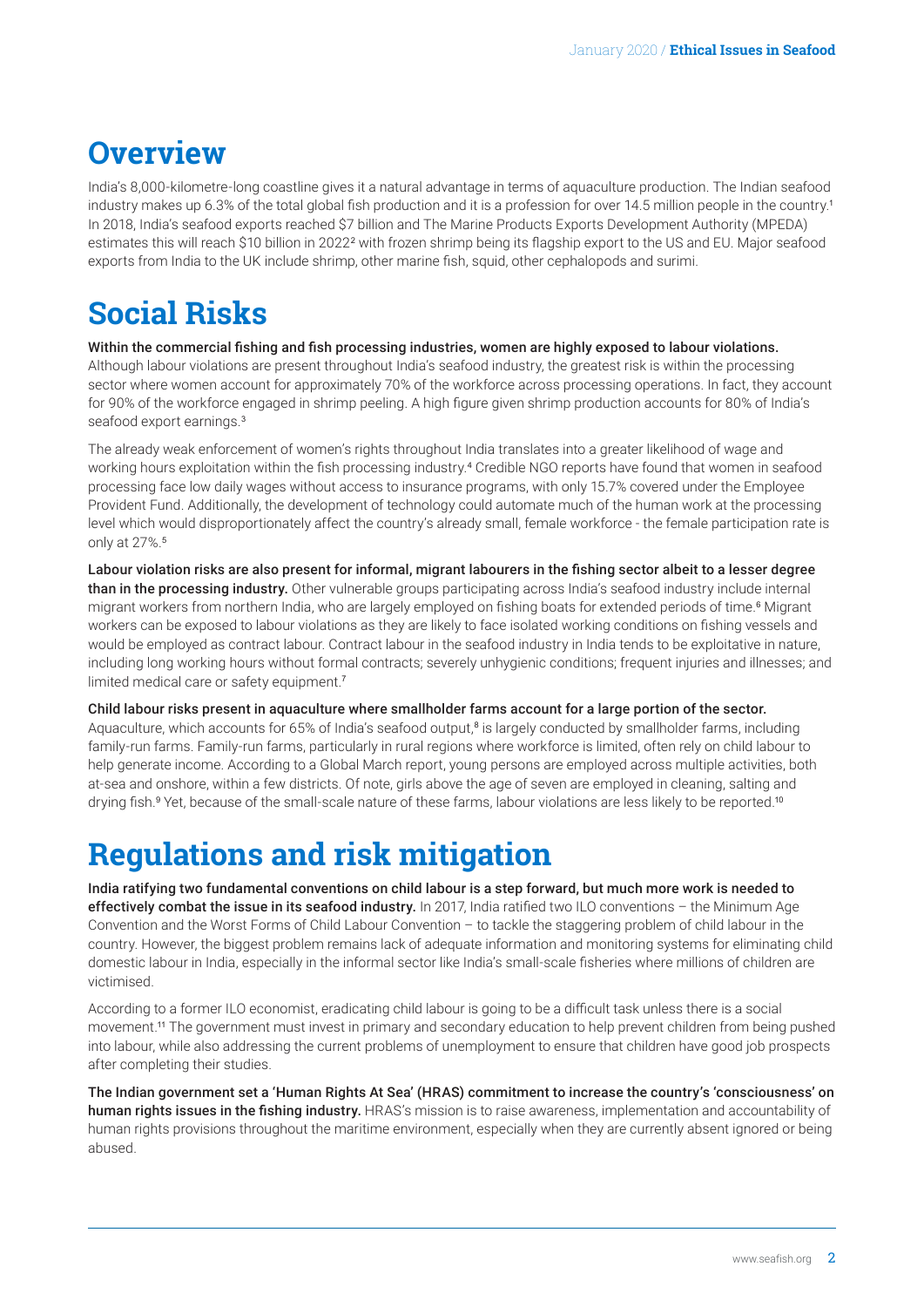<span id="page-2-0"></span>In February 2019, the Indian government, in conjunction with the National Human Rights Commission, convened the IMO and other international bodies in Mumbai to help drive forward the HRAS agenda. The session led to the identification of non-payment of wages and abandonment of seafarers as the most common human rights violations on the seas, of which Indian seafarers make up the largest group.

The Director General (DG) of Shipping highlighted that the current issues of abandonment of Indian seafarers and highlighted how it had helped to close a "loop-hole" in the MLC 2006 regime. The loop-hole allowed for the repatriation of an abandoned seafarer but did not cast any obligation on the insurance agency to provide a replacement seafarer".[12](#page-4-0) The new amendments give: effect to the continuation of a seafarers' contract during the period of their captivity; makes an entitlement to wages and other emoluments during the contract period; and places responsibility for their repatriation on employers.

### **International conventions and rankings**

The following tables indicate which international labour conventions India has ratified. The ratification of these conventions is a good indicator of a source country's commitment to enforcing internationally accepted best practices in the seafood industry when combined with thorough national legislation and well-resourced enforcement mechanisms.

| International Labour Organization (ILO) Conventions                     | Ratification |
|-------------------------------------------------------------------------|--------------|
| Freedom of Association and Protection of the Right to Organise (No. 87) | No           |
| Right to Organise and Collective Bargaining (No. 98)                    | <b>No</b>    |
| Forced Labour (No. 29)                                                  | Yes          |
| Abolition of Forced Labour (No. 105)                                    | Yes          |
| Equal Remuneration (No. 100)                                            | Yes          |
| Discrimination (Employment and Occupation) (No. 111)                    | Yes          |
| Minimum Age (No. 138)                                                   | Yes          |
| Worst Forms of Child Labour (No. 182)                                   | Yes          |
| Hours of Work (Industry) (No.1)                                         | Yes          |
| Weekly Rest (Industry) (No.14)                                          | Yes          |
| Protection of Wages (No. 95)                                            | No           |
| Minimum Wage Fixing (No.131)                                            | No           |
| Occupational Safety and Health (No. 155)                                | <b>No</b>    |
| Occupational Health Services (No. 161)                                  | No           |
| Labour Inspection (No. 81)                                              | Yes          |
| Maritime Labour Convention (No. 186)                                    | Yes          |
| Work in Fishing Convention (No. 188)                                    | <b>No</b>    |
| Private Employment Agencies (No. 181)                                   | No           |
| Maritime Labour Convention (No. 186)                                    | Yes          |
| Work in Fishing Convention (No. 188)                                    | <b>No</b>    |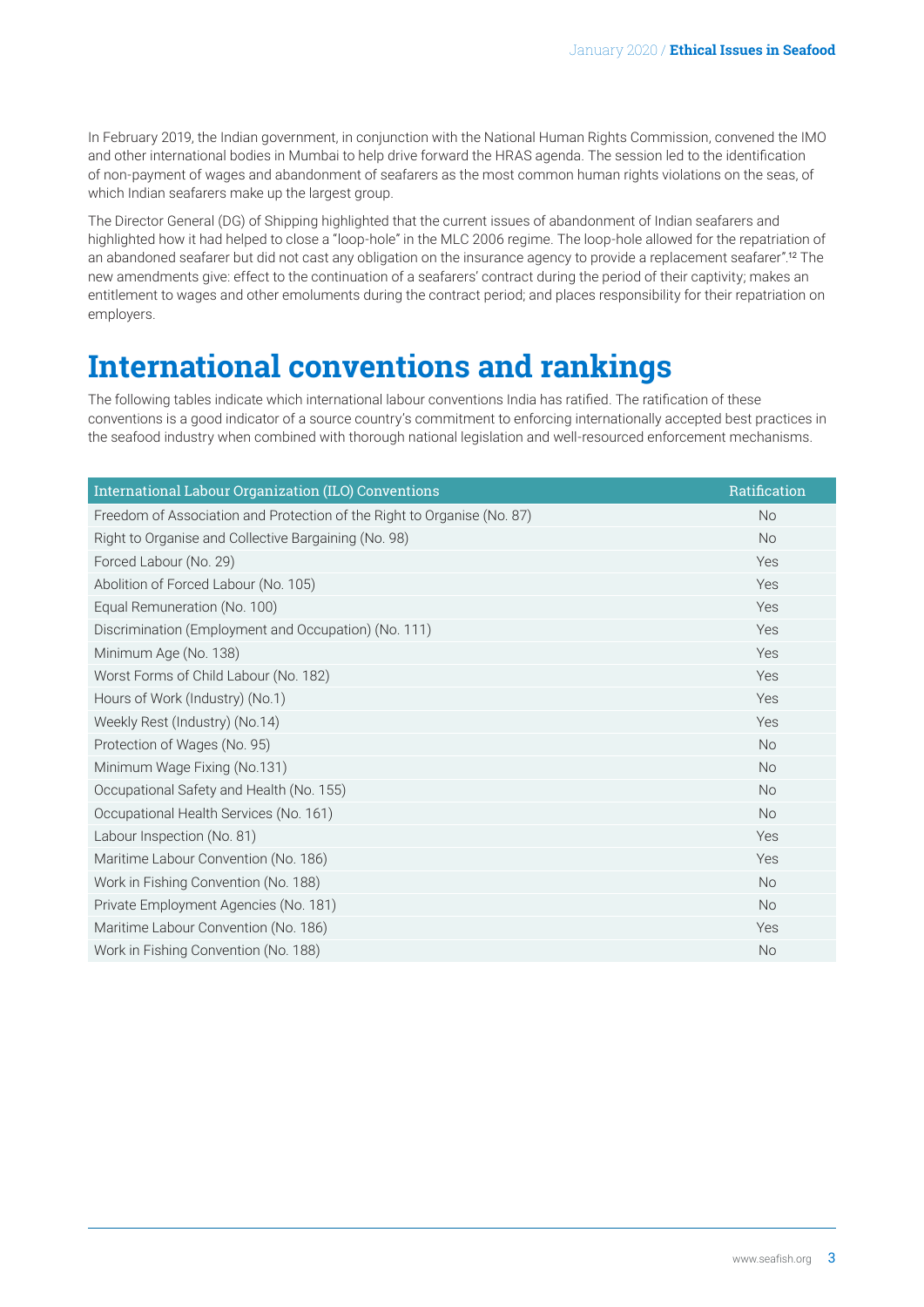<span id="page-3-0"></span>

| <b>United Nations (UN) Conventions</b>                                                                                                                     | Ratification |
|------------------------------------------------------------------------------------------------------------------------------------------------------------|--------------|
| Convention against Transnational Organized Crime and the Protocol to Prevent, Suppress and<br>Punish Trafficking in Persons, Especially Women and Children | Yes          |
| Convention against Transnational Organized Crime                                                                                                           | Yes          |
| Convention for the Suppression of the Traffic in Persons and of the Exploitation and the<br>Prostitution of Others                                         | <b>Yes</b>   |
| Convention on the Protection of the Rights of All Migrant Workers and Members of Their Families                                                            | <b>No</b>    |
| Convention to Suppress the Slave Trade and Slavery                                                                                                         | No.          |
| FAO Agreement on Port State Measures to Prevent, Deter and Eliminate Illegal, Unreported and<br>Unregulated Fishing                                        | <b>No</b>    |
| Supplementary Convention on the Abolition of Slavery, Slave Trade and Institutions and Practices<br>Similar to Slavery                                     | Yes          |

| Other Conventions                                                                            | <b>Ratification</b> |
|----------------------------------------------------------------------------------------------|---------------------|
| FAO Agreement on Port State Measures to Prevent, Deter and Eliminate Illegal, Unreported and | No.                 |
| Unregulated Fishing                                                                          |                     |

# **Rankings in global indices**

#### **US Department of State Trafficking in Persons Report**

The TIP report is released annually by the US Department of State and offers a summary of the laws and enforcement efforts of various countries with respect to human trafficking. Specifically, it ranks countries based on a '3P paradigm' of prosecuting traffickers, protecting victims and preventing crime. Scoring on these elements is then collated to give each country a ranking. The rankings range from Tier 1 which indicates governments of countries that fully comply with the Trafficking Victims Prevention Act (TVPA) minimum standards for the elimination of trafficking to Tier 3 for the governments of countries that do not fully comply with the TVPA's minimum standards and are not making significant efforts to do so.

#### Rating: Tier 2

According to the US Department of State's 2019 Trafficking in Person's report, India does not fully meet the minimum standards for the elimination of trafficking; however, its government is making the effort to do so and over the most recent reporting period has demonstrated an overall increase in efforts compared to the previous reporting period.

#### **Global Slavery Index**

The 2018 Global Slavery Index measures the extent of modern slavery country by country, and the steps governments are taking to respond to this issue, to objectively measure progress toward ending modern slavery.

There are two rankings:

1. Rankings of countries by prevalence of the population in modern slavery. Rankings range from 1 to 167 - with 1 the worst and 167 the best, in terms of the prevalence of slavery.

2. Rank of countries in terms of government response to the issue. This is an indication of how governments are tackling modern slavery. This ranking ranges from AAA at the top to D at the bottom, with AAA denoting the most effective and comprehensive Government response.

For prevalence India's ranking is: 53/167 (where a ranking of 1 indicates highest risk).<sup>[13](#page-4-0)</sup>